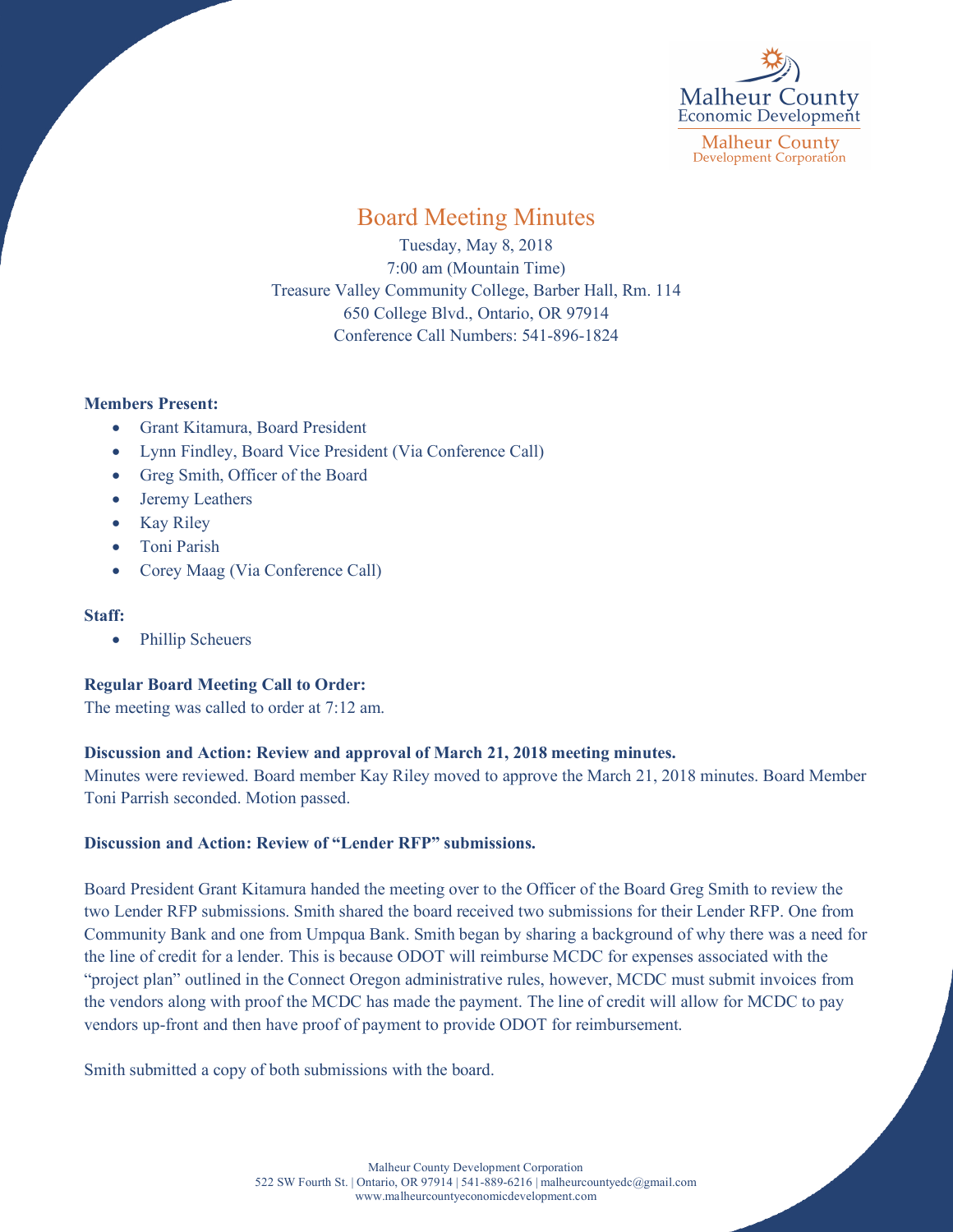Board Member Kay Riley asked if there is a need for collateral. Smith shared that in the RFP, House Bill 2017-A would be used as the collateral. Smith shared that in previous projects he has worked on, lenders allowed for legislation that was passed to be used.

Board Member Toni Parrish shared the fees are cheaper with Umpqua Bank.

Board President Kitamura shared that the Umpqua Bank has a local branch in Nyssa where the project would be developed. Community Bank's nearest physical branch is in Baker City.

Motion was made to accept Umpqua Bank's offer but to also allow Officer of the Board Greg Smith to continue negotiating on rates and terms by Board Member Kay Riley. The motion was seconded by Board Member Jeremy Leathers. All members voted in approval.

Smith shared that he will notify both lenders. Smith said that as the board moves forward, the board will have a system setup where dual signatures are required on all checks, dual records are kept, and an annual audit process will be done.

#### **Discussion: Officer of the Board report.**

Smith shared the ODOT Grant Agreement has been executed. Smith then stated the requirements for the "project plan" portion of the project is outlined in the grant agreement and known as "Exhibit B."

Smith shared update on trade show. He recently attended the Natural Products Expo and was able to meet with companies that could benefit from the facility.

Smith stated that today RailPros will be performing a site review with Anderson Perry.

#### **Discussion: Other Business.**

No other business discussed.

**Recess:** Having no further business, the meeting was recessed at 7:43 am.

#### **Call to Order:**

The meeting was called to order at 10:20 am with special guests present.

- Brad Baird, Anderson Perry & Associates (Site Engineer)
- Shawn Marshall, RailPros (Rail Engineer)
- Jim Marshall, RailPros (Rail Engineer)
- Terry Tate, RailPros (Rail Engineer)

#### **Discussion: Facility Vision Conversation**